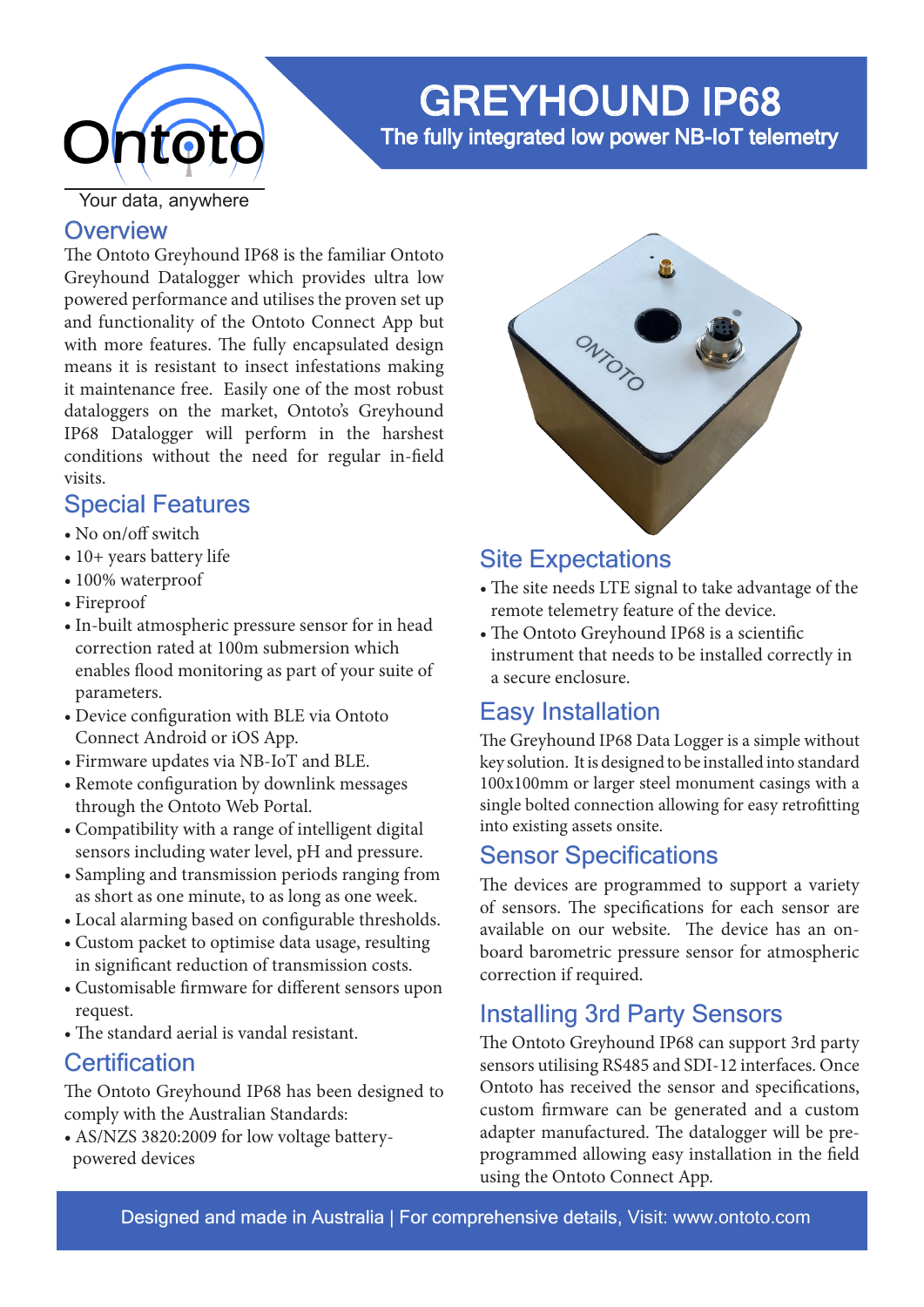# Technical Specifications

| Power-Source                       | • Integrated $5 \times 3.6$ V C-cell lithium batteries                                                                                                                         |
|------------------------------------|--------------------------------------------------------------------------------------------------------------------------------------------------------------------------------|
| Battery                            | • Voltage: 3.6 V<br>• Capacity: 5 x 9000mAh<br>• Temperature range: $-55^{\circ}$ C to $+80^{\circ}$ C<br>• Long shelf life: less than 1% self-discharge rate at 25°C per year |
| Battery life*                      | $\bullet$ 10+ years<br>*sampling level sensor once per hour, transmitting once a day                                                                                           |
| Sensor interfaces                  | $\cdot$ RS485<br>$\bullet$ SDI-12                                                                                                                                              |
| Sensor power supply                | • Supports 5-12 V sensors<br>- Max 100mA output current @ 12 V                                                                                                                 |
| On-board barometer                 | • Nominal range: 100-1100 mbar<br>· Extended range: 10 - 2000 mbar<br>• Resolution: 0.024 mbar<br>• Accuracy: ±1.5 mbar at 25°C, 750 mbar                                      |
| Transmission                       | • LTE Cat NB2                                                                                                                                                                  |
| Network communication<br>protocols | $\bullet$ MQTT<br>$\bullet$ CoAP                                                                                                                                               |
| Clock accuracy                     | • +/- 2 seconds per day, automatically resynced on a transmission                                                                                                              |
| Memory                             | • 128MB NAND flash memory, up to 8 million samples of local storage                                                                                                            |
| Bluetooth                          | $\bullet$ BLE 4.2                                                                                                                                                              |
| Operating temperature              | $\bullet$ -40°C to +80°C                                                                                                                                                       |
| <b>Dimensions</b>                  | $\cdot$ 90 x 90 x 90mm                                                                                                                                                         |
| Weight                             | $\cdot$ 960 grams                                                                                                                                                              |
| Environmental                      | $\cdot$ IP68                                                                                                                                                                   |

# Ontoto Connect App (iOS and Android)

The Ontoto Connect mobile app allows onsite management of the data logger to be undertaken wirelessly via BLE. There is no need to connect a laptop directly to the device.

The key features of the Ontoto Connect App are:

#### • Data logger configuration

 Configure the device name, sampling period, transmission period, and alarm threshold.

#### • Firmware update

 Available firmware updates can be downloaded from the Ontoto server and uploaded to the device.

#### • Sensor Test

 The device will scan through each connected sensor. The measurements of each sensor and any detected errors will be displayed.

#### • Network Test

Tests for NB-IoT connectivity and signal strength and displays any detected faults.

#### • Update the device location

The location of the device will be updated with the GPS coordinates of the phone and transmitted to the Ontoto Web Portal.

#### • Read data log

 The device stores all recorded data in persistent memory for redundancy and auditing purposes. The data log is processed into a CSV file.

#### • Real-time debug log streaming

 While using the app, the debug log received from the device is automatically streamed to the Ontoto server, allowing for seamless debugging during deployment.